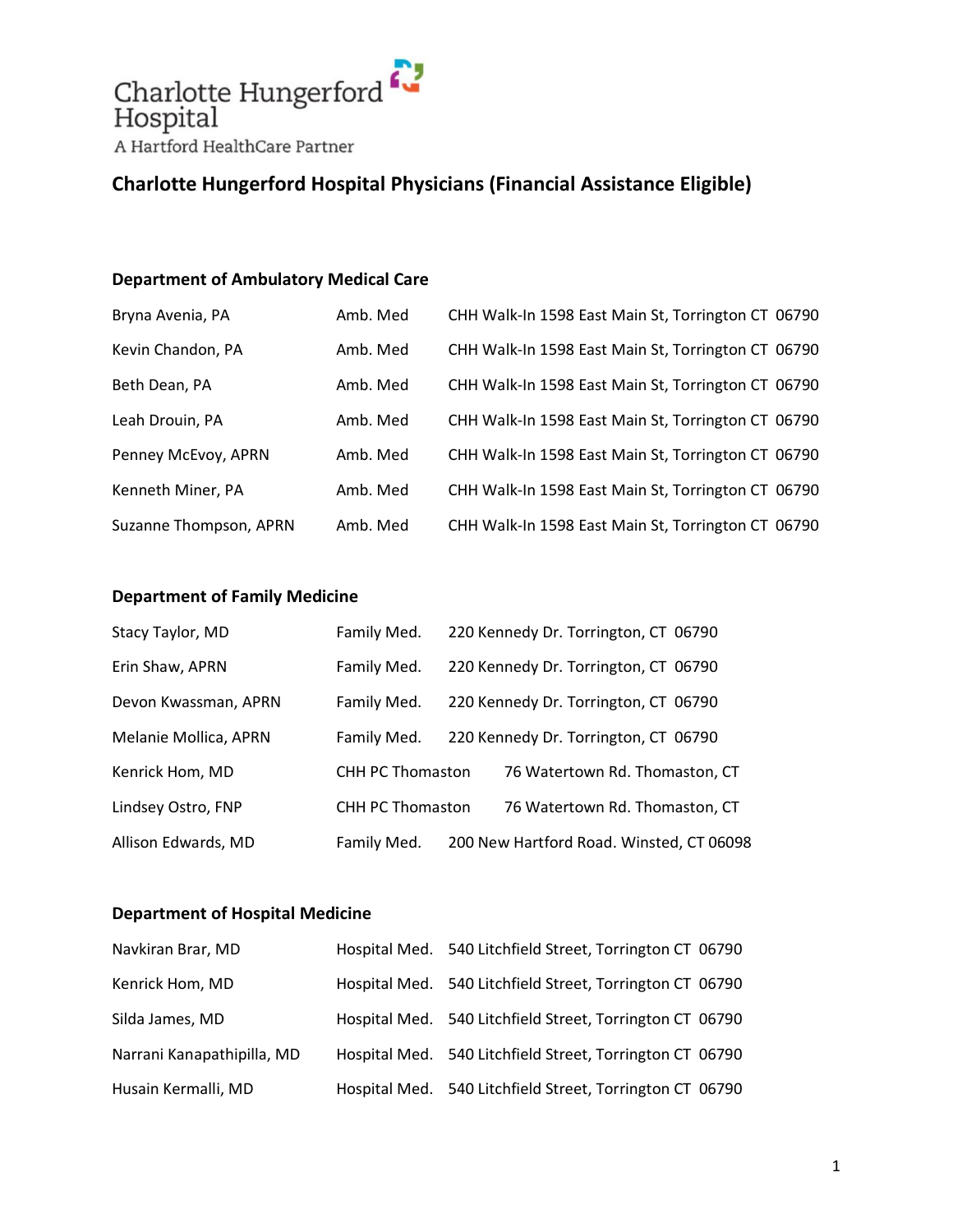# Charlotte Hungerford A Hartford HealthCare Partner

# **Charlotte Hungerford Hospital Physicians (Financial Assistance Eligible)**

| Albert Langou, MD        | Hospital Med. | 540 Litchfield Street, Torrington CT 06790        |
|--------------------------|---------------|---------------------------------------------------|
| Hemal Patel, MD          | Hospital Med. | 540 Litchfield Street, Torrington CT 06790        |
| Anna Radwan, MD          | Hospital Med. | 540 Litchfield Street, Torrington CT 06790        |
| Ingrid Salcedo, MD       | Hospital Med. | 540 Litchfield Street, Torrington CT 06790        |
| Kaushal Shah, MD         | Hospital Med. | 540 Litchfield Street, Torrington CT 06790        |
| Jin Song, MD             | Hospital Med. | 540 Litchfield Street, Torrington CT 06790        |
| Jessican Socha, Do       | Hospital Med. | 540 Litchfield Street, Torrington CT 06790        |
| Victor Cabuslay, MD      | Hospital Med. | 540 Litchfield Street, Torrington CT 06790        |
| Himanshu Sharma, MD      | Hospital Med. | 540 Litchfield Street, Torrington CT 06790        |
| Shean Bartlett, MD       | Hospital Med. | 540 Litchfield Street, Torrington CT 06790        |
| Eglis Bogdanovic, MD     | Endocrinology | 780 Litchfield Street, Torrington, CT 06790       |
| Pooia Fattahi, MD        | Neuro         | 538 Litchfield St. Suite 104 Torrington, CT 06790 |
| Kenneth Kaplove, MD      | Neuro         | 538 Litchfield St. Suite 104 Torrington, CT 06790 |
| Katherine Kedzierski, MD | Neuro         | 538 Litchfield St. Suite 104 Torrington, CT 06790 |
| Paul Scalise, MD         | Pulmonary     | 540 Litchfield Street, Torrington CT 06790        |
| Abduhl Shiek, MD         | ID            | 540 Litchfield Street, Torrington CT 06790        |
| Corey Jokl, PA           | Neuro         | 538 Litchfield St. Suite 104 Torrington, CT 06790 |
| Sabra Becker, PA         | Neuro         | 538 Litchfield St. Suite 104 Torrington, CT 06790 |
| Angela Murno, APRN       |               | Gastro 245 Alvord Park Rd. Torrington, CT 06790   |

#### **TeleNeurology**

| Eric Anderson     | <b>TeleNeuro</b> |
|-------------------|------------------|
| Mark Borsody, MD  | <b>TeleNeuro</b> |
| Martin Fowler, MD | TeleNeuro        |
| Wayne Gordon, MD  | TeleNeuro        |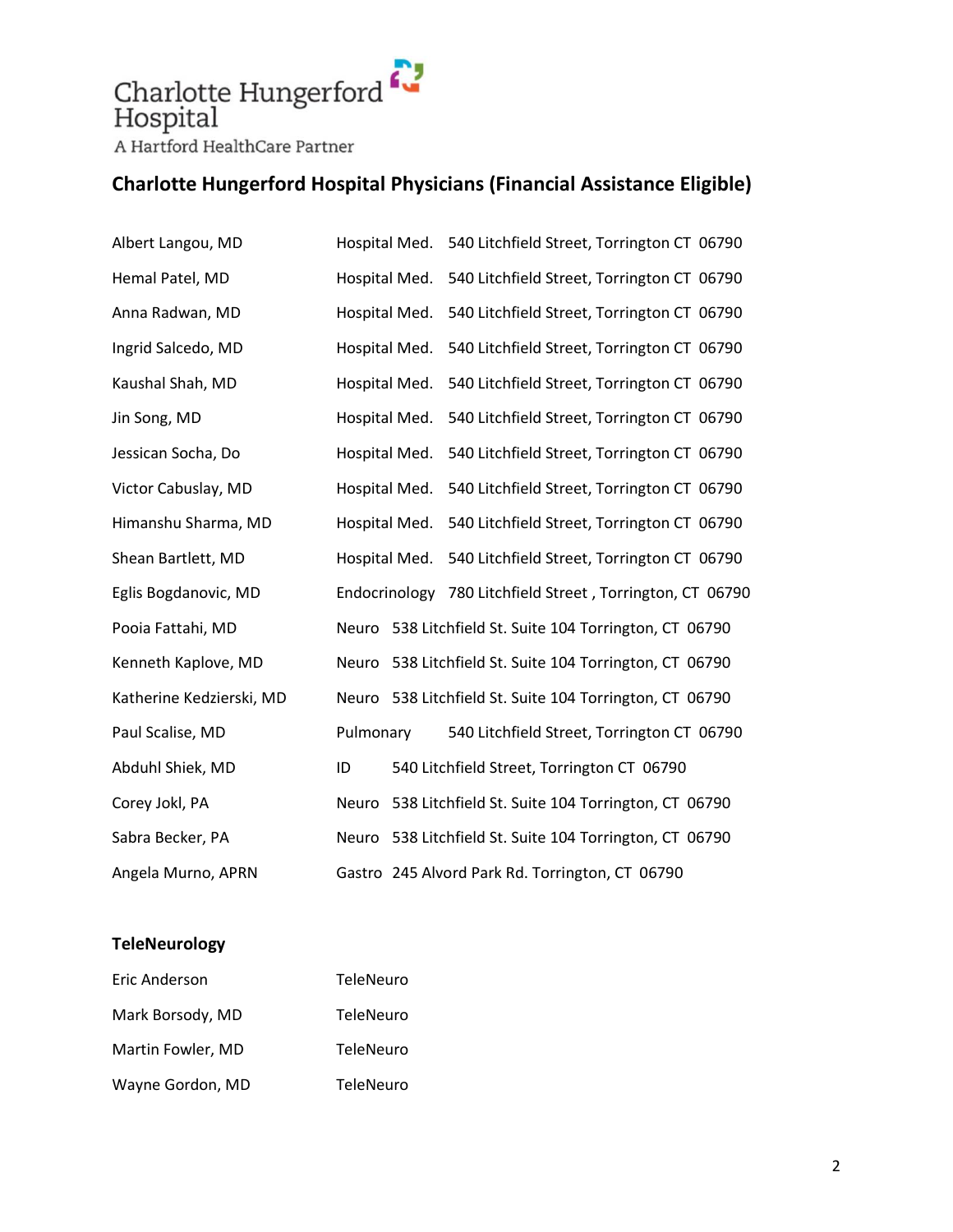

| Ricardo Garcia-Rivera, MD | TeleNeuro        |
|---------------------------|------------------|
| Daniel Korya, MD          | TeleNeuro        |
| Joseph Krainin, MD        | <b>TeleNeuro</b> |
| Jorge Mendizabal, MD      | TeleNeuro        |
| Michael Ng, MD            | TeleNeuro        |
| Kamaldeen Saldin, MD      | TeleNeuro        |
| Jason Shen, MD TeleNeuro  |                  |
| Eric Sklar, MD            | TeleNeuro        |
| Anthony Vitto, MD         | <b>TeleNeuro</b> |
| Lakshmi Beeravolu, MD     | TeleNeuro        |

#### **Section of Cardiac Diagnostic**

| Joseph Abreu, MD    | Cardio 540 Litchfield Street, Torrington CT 06790 |  |
|---------------------|---------------------------------------------------|--|
| Michael Fowler, MD  | Cardio 540 Litchfield Street, Torrington CT 06790 |  |
| Robert Kahan, MD    | Cardio 540 Litchfield Street, Torrington CT 06790 |  |
| Ofer Sagiv, MD      | Cardio 540 Litchfield Street, Torrington CT 06790 |  |
| Carrie Wolfberg, MD | Cardio 540 Litchfield Street, Torrington CT 06790 |  |
| Zofia Stec, APRN    | Cardio 540 Litchfield Street, Torrington CT 06790 |  |

#### **Section of Pulmonary/Critical Care**

| Richard Krinsky, MD          | Pulmonary | 540 Litchfield Street, Torrington CT 06790  |
|------------------------------|-----------|---------------------------------------------|
| Georgy Sunny Pazhayattil, MD |           | 780 Litchfield Street, Torrington, CT 06790 |
| Paul Pronovost, MD           |           | 140 Grandview Ave. Suite 101 Waterbury, CT  |
| Janeen White, APRN           |           | 540 Litchfield Street, Torrington CT 06790  |
| Yin Hung                     | Pulmonary | 540 Litchfield Street, Torrington CT 06790  |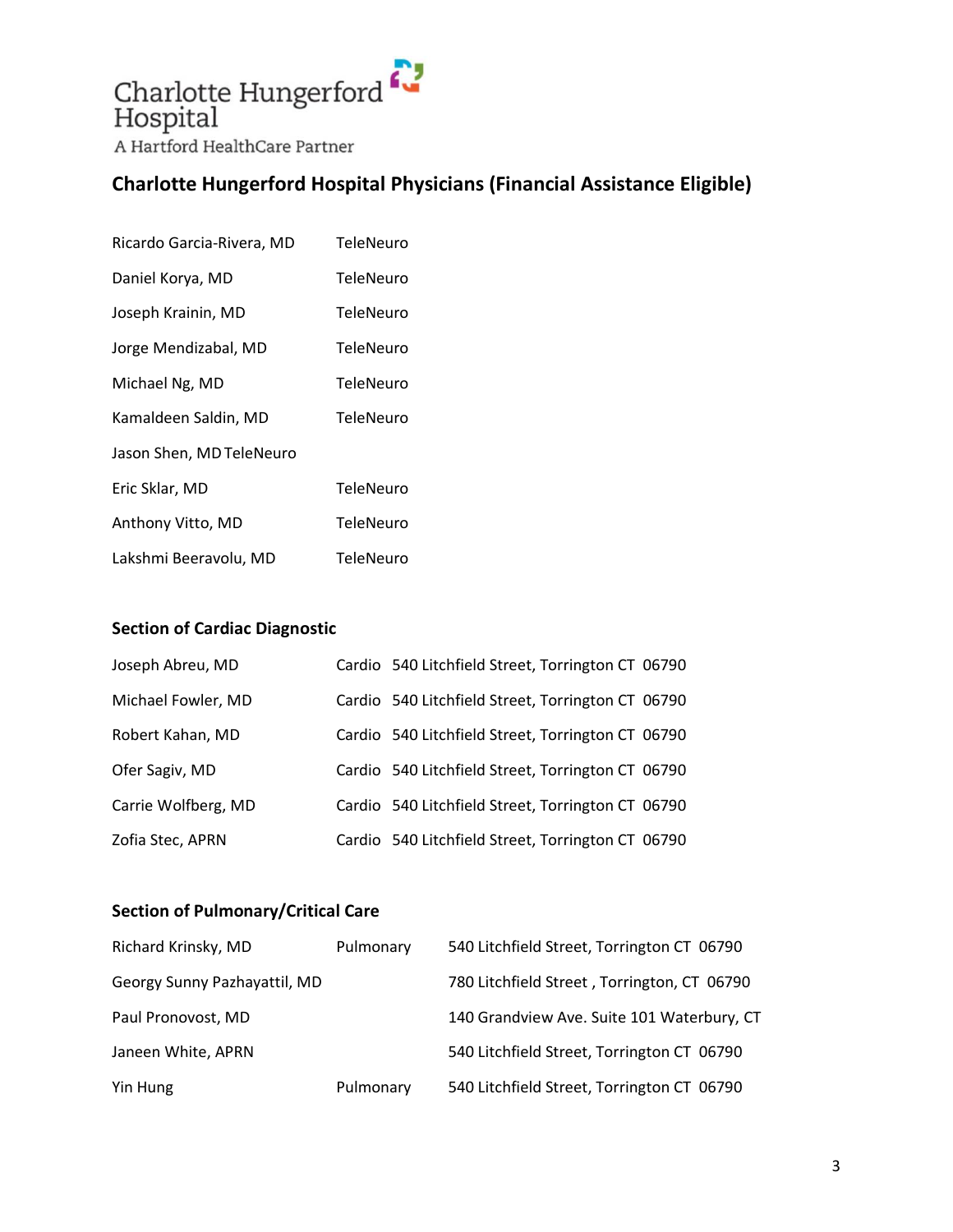

#### **Department of Pathology**

| Mingfu Yu, MD Pathology |           | 540 Litchfield Street, Torrington CT 06790 |  |
|-------------------------|-----------|--------------------------------------------|--|
| Kara Judson, MD         | Pathology |                                            |  |
| Saurabh Malhotra, MD    | Pathology | 540 Litchfield Street, Torrington CT 06790 |  |
| Salim Kabawat, MD       | Pathology |                                            |  |

#### **Department of Psychiatry**

| Michael Caruso, MD        | Psychiatry | 540 Litchfield Street, Torrington CT 06790 |  |
|---------------------------|------------|--------------------------------------------|--|
| Louis Forouhar-Graffe, MD | Psychiatry | 540 Litchfield Street, Torrington CT 06790 |  |
| Nirmal Kathuria, MD       | Psychiatry | 540 Litchfield Street, Torrington CT 06790 |  |
| Jacqueline Kimball, MD    | Psychiatry | 540 Litchfield Street, Torrington CT 06790 |  |
| Karen O'Flynn, MD         | Psychiatry | 540 Litchfield Street, Torrington CT 06790 |  |
| Gurender Sagani, MD       | Psychiatry | 540 Litchfield Street, Torrington CT 06790 |  |
| Peter Sandwall, MD        | Psychiatry | 540 Litchfield Street, Torrington CT 06790 |  |
| Lisa Diamond, MD          | Psychiatry | 540 Litchfield Street, Torrington CT 06790 |  |
| Thomas Reinhardt, MD      | Psychiatry | 540 Litchfield Street, Torrington CT 06790 |  |
| Alex DeShields, MD        | Psychiatry | 540 Litchfield Street, Torrington CT 06790 |  |
| Iris Guillemette, APRN    | Psychiatry | 540 Litchfield Street, Torrington CT 06790 |  |
| Holly Hillburn, APRN      | Psychiatry | 540 Litchfield Street, Torrington CT 06790 |  |
| Lori Pelosi, APRN         | Psychiatry | 540 Litchfield Street, Torrington CT 06790 |  |
| Lori Sills, APRN          | Psychiatry | 540 Litchfield Street, Torrington CT 06790 |  |
| Hilliarie Speziale, APRN  | Psychiatry | 540 Litchfield Street, Torrington CT 06790 |  |
| Jacquelyn Meyer, APRN     | Psychiatry | 540 Litchfield Street, Torrington CT 06790 |  |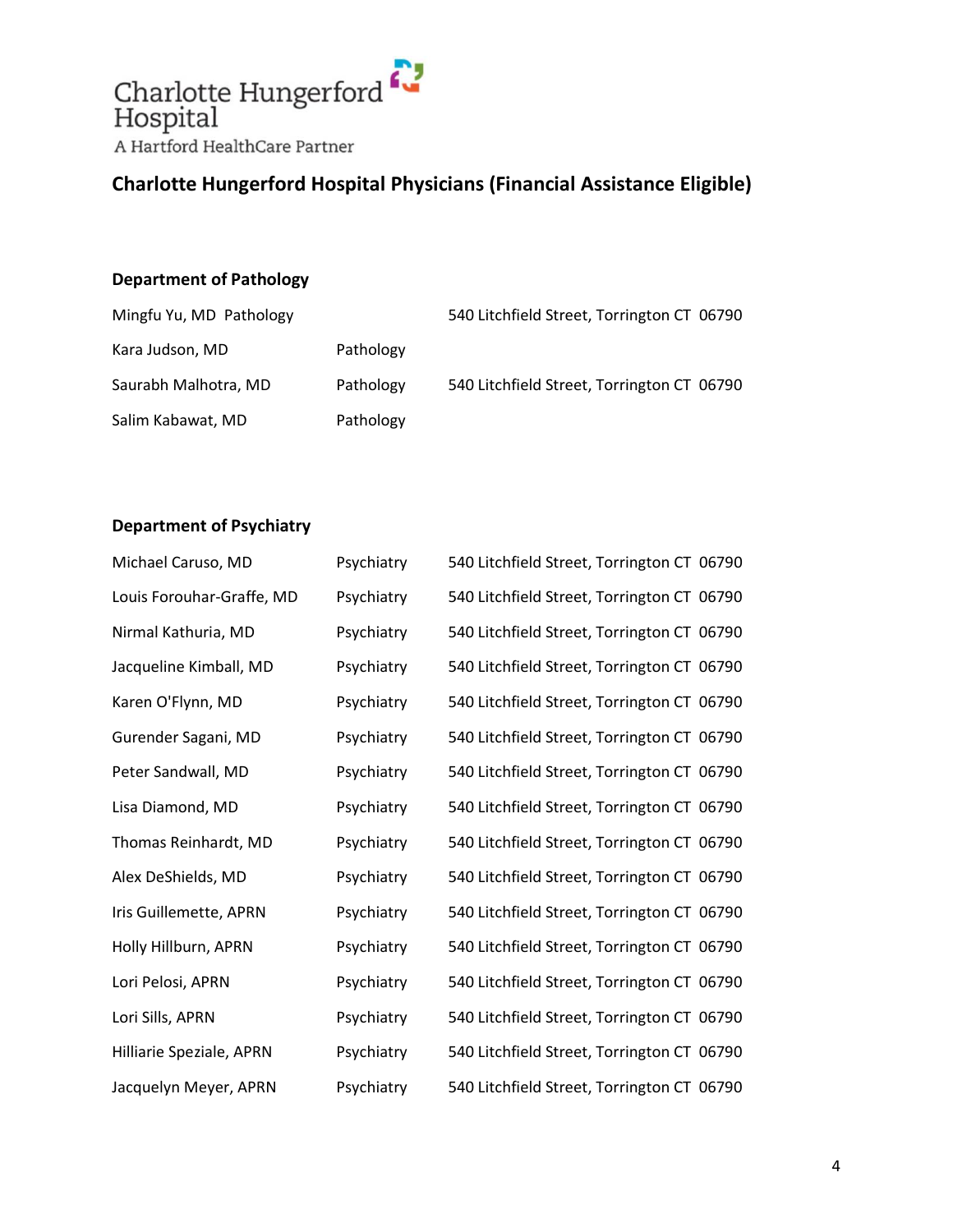

#### **Department of Radiation Oncology**

| Elizabeth Whalen, MD              | 200 Kennedy Drive, Torrington, CT 06790 |
|-----------------------------------|-----------------------------------------|
| Joseph Bargellini, MD             | 200 Kennedy Drive, Torrington, CT 06790 |
| Allan Kratzer, MD                 | 200 Kennedy Drive, Torrington, CT 06790 |
| Bruce Kaplan, MD                  | 200 Kennedy Drive, Torrington, CT 06790 |
|                                   |                                         |
| <b>Department of Surgery</b>      |                                         |
| Susan Vontell, APRN               | 538 Litchfield St. Torrington, CT 06790 |
|                                   |                                         |
| <b>Section of General Surgery</b> |                                         |
| Timothy Gostkowski, MD            | 538 Litchfield St. Torrington, CT 06790 |
| William McGeehin, MD              | 538 Litchfield St. Torrington, CT 06790 |
| Alph Emmanuel, MD                 | 538 Litchfield St. Torrington, CT 06790 |
| Jeffrey Sanderson                 | 538 Litchfield St. Torrington, CT 06790 |
| John Zhang, MD                    | 538 Litchfield St. Torrington, CT 06790 |
| Debra Olson, RNFA                 | 538 Litchfield St. Torrington, CT 06790 |
| Shelly Kelly, PA                  | 538 Litchfield St. Torrington, CT 06790 |
| Meghan Parker, PA                 | 538 Litchfield St. Torrington, CT 06790 |
| Steven Winter, PA                 | 538 Litchfield St. Torrington, CT 06790 |
| Brittany Ramos, PA                | 538 Litchfield St. Torrington, CT 06790 |
| Sarah Sanberg, PA                 | 538 Litchfield St. Torrington, CT 06790 |
| James Serverns, PA                | 538 Litchfield St. Torrington, CT 06790 |

#### **Section of Orthopedics**